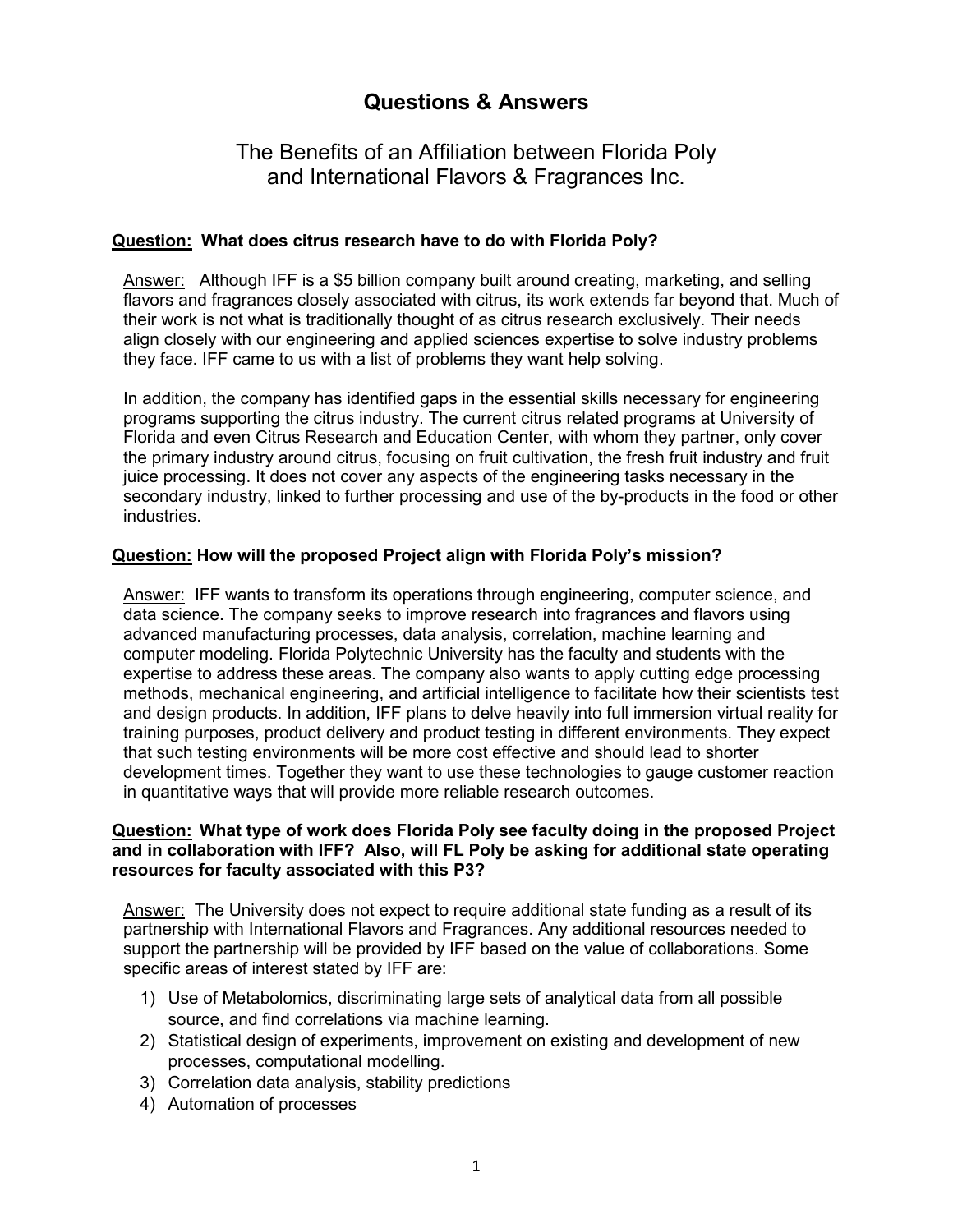- 5) Processing method comparisons
- 6) Development of an artificial intelligence-powered tool to help perfumers and flavorists through machine learning, a system that can suggest combinations of ingredients.
- 7) System/Content development for multisensory 360-dome projection full immersion experience, a system IFF want to bring on site for training and sensory insight studies
- 8) System/content development for interactive touch screen walls or mini canvases.
- 9) Use of VR in training, moving training documentation from 2D to 3D.
- 10) Augmented reality development for above systems, for learning, customer experience or sensory insight studies. Include individual interactivity.
- 11) Capturing and tracking cross-disciplinary biometric data, during sensory tests trough human computer interaction; examples: body-tracking wristband or other wearables, facial trackers, eye-tracking etc.
- 12) Faculty will research related companies' current needs and provide expertise and direction on technologies and data analysis records.
- 13) Faculty gets direct connection to an industry partner with needs that match our faculty expertise. IFF researchers may provide support via guest colleges, speaker sessions, roundtables, juries and/or conferences. Provide case studies for our programs.
- 14) Collaboration with IFF anticipates that Florida Poly faculty will propose industry relevant research.
- 15) IFF has also stated that it plans to provide an incubator-accelerator function to help move the outcomes of faculty research to market.

### **Question: Does the University expect request additional state operating resources for faculty associated with this P3?**

Answer: The University does not expect to require additional state funding as a result of the proposed P3 Project or its partnership with International Flavors and Fragrances. Any additional resources needed to support the partnership will be provided by IFF based on the value of collaborations.

### **Question: How will students be incorporated into the research?**

Answer: Most important to the University are the outcomes for students that enhance their education and make them more attractive to the companies seeking the talents they acquire in the classroom, lab, and through industry engagement. Critical in this endeavor will be IFF's sponsorship of senior capstone projects, internships, co-ops, and hiring students for jobs. Undergraduate and graduate students will also have opportunities to engage in research with university faculty and IFF researchers from laboratory sciences to technology development. By creating this partnership Florida Poly will become a premier recruitment partner for IFF bringing the following benefits:

- 1. IFF will make sure the University hears about any job opportunities in a timely manner, for the citrus center and beyond.
- 2. Florida Poly candidates will be considered as preferred candidates during recruiting selections.
- 3. When asked, IFF will make sure it reaches out to alumni that engaged with IFF during their study, informing them about any open positions. IFF will also provide references for these students seeking employment with other companies.